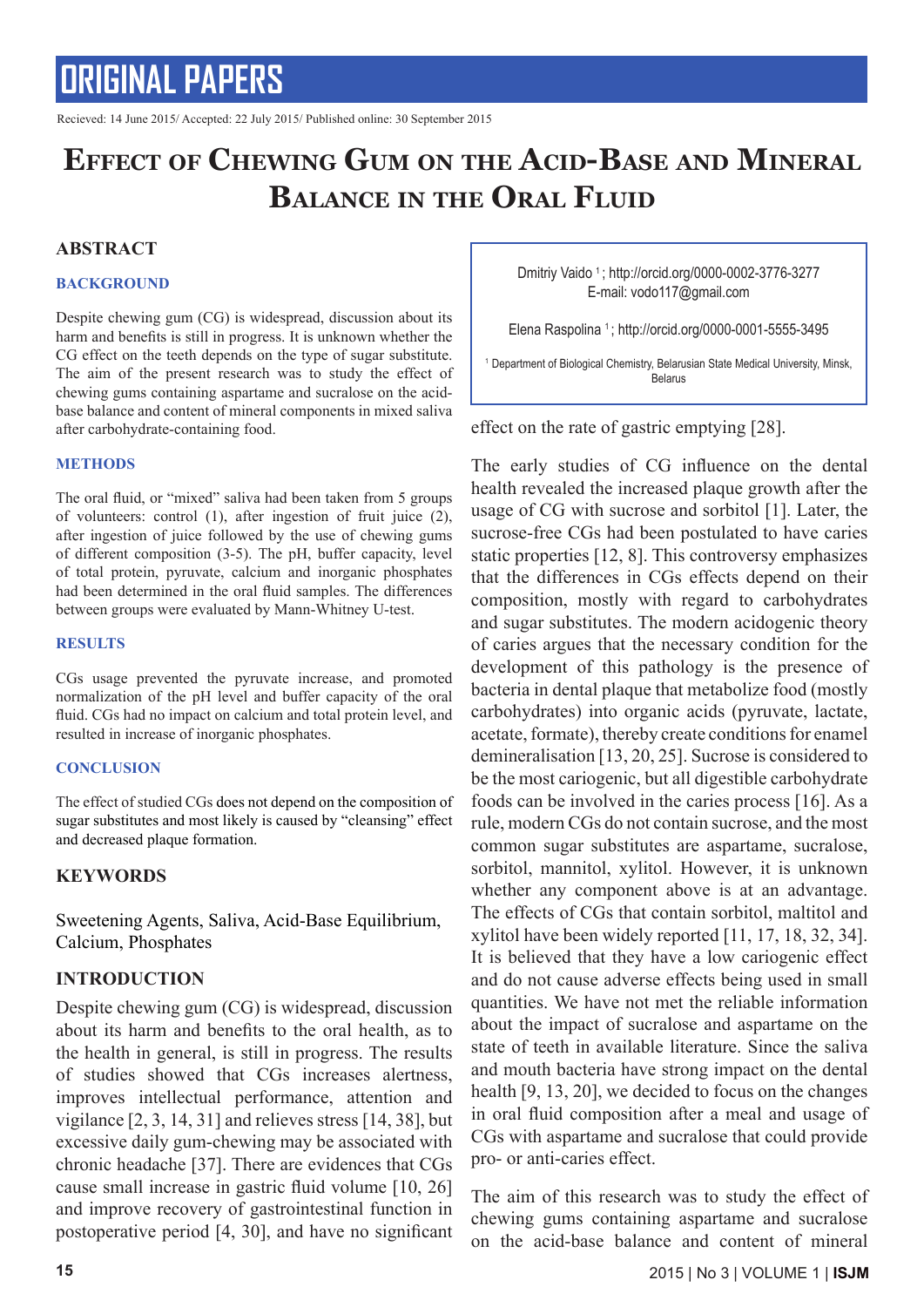components in mixed saliva after carbohydratecontaining food.

### **METHODS**

This study was performed at the department of biological chemistry of Belarusian State Medical University in the period from December 2014 to February 2015. The participants aged 18 to 20 years were selected from the Dentistry Faculty students. Inclusion criteria involved: previously sanitised mouth cavity, natural teeth free from dental constructions and prostheses, no history and complaints of gastrointestinal diseases, no medicines used that could affect the results, informed consent. Study design involved five groups of volunteers (n=10 in each group, 6 female and 4 male). Not less than 3 hour fasting preceded the experiment in all groups. The oral fluid, or "mixed" saliva was collected by spitting within 6 minutes.

In group 1 ("control") the material was collected after the mouthwash. In group 2 ("juice") the natural orange juice with pulp was used to induce changes in the oral fluid composition. Juice contains, besides fruit acids, a significant proportion of digestible carbohydrates - 10 g per 100 ml, which include 8 g of sucrose. In group 2 the oral fluid was collected 20 minutes after drinking 200 ml of juice. In groups 3-5 ("juice  $+ CG$ ") CGs were used for 5 minutes after ingestion of juice, and 15 minutes later the oral fluid was collected. Three kinds of used CGs differed in composition: in group 3 CG contained aspartame and mannitol; in group 4 - aspartame, mannitol and sodium bicarbonate; in group 5 - maltose syrup and sucralose. Other ingredients of CGs were the same and included gum base, sorbitol, xylitol, acesulfame potassium, glycerol, soy lecithin, flavours.

We studied the level of pH, buffer capacity, the concentration of pyruvic acid, total protein, inorganic phosphates and calcium ions in the oral fluid samples. The investigated parameters are widely used to evaluate the caries risk and remineralising capacity of the mixed saliva [6, 27, 36].

*Determination of pH.* We used the universal indicator paper with graduated colour scale for determination of pH. The method has been chosen because of the small volume of biological material. Since it is subjective and gives approximate results, we measured also the buffer capacity which is related to pH.

*Determination of buffer capacity.* Buffer capacity with respect to acids was determined by titration of 1 ml of oral fluid with 0.1 M solution of hydrochloric acid in the presence of methyl red; with respect to alkali – by titration with 0.1M solution of sodium hydroxide in the presence of phenolphthalein [25]. Buffer capacity had been calculated and expressed in milligram equivalent (mg.eq) of acid and alkaline, respectively.

*Determination of total protein.* Total protein concentration was determined by the Lowry method, which represents the combination of biuret test with oxidation of aromatic amino acid residues in presence of Folin-Ciocalteu reagent [22]. The concentration of the coloured product was assessed by absorbance at 750 nm. The data are presented in milligram of protein per liter (mg/l).

*Determination of pyruvate.* The method based on pyruvate interaction with 2,4-dinitrophenylhydrasine in alkaline medium followed by formation of 2,4-dinitrophenylhydrasone derivatives of red-brown color was used [15]. The absorbance was measured at 490 nm; pyruvate content in milligram per liter (mg/l) was determined using the calibration graph.

*Titrimetric method using ethylenediaminetetraacetic acid (EDTA) and eriochrome black [15] performed determination of calcium.* The results are presented in mmol per liter (mmol/l).

*Determination of inorganic phosphates.* Phosphate content was determined after protein sedimentation with 10% solution of trichloracetic acid. The method is based on interaction of phosphate with molybdic acid to form phosphomolybdic acid, which is subsequently reduced in the presence of ascorbic acid to produce stable blue complex. The absorbance was measured at 680 nm. Phosphate content in mmol per liter was determined using the calibration graph [15].

*Statistical analysis.* The differences between groups were assessed using Mann-Whitney U-test and considered significant at p<0.05. Data are shown as median (25th percentile; 75 percentile).

### **RESULTS**

The study showed a significant decrease in median pH of the oral fluid after the juice ingestion by volunteers - from  $7.25$  (6.5;  $7.5$ ) in control group to 6.25  $(5.5; 6.5)$  in-group "juice",  $p<0.05$  (fig. 1). In groups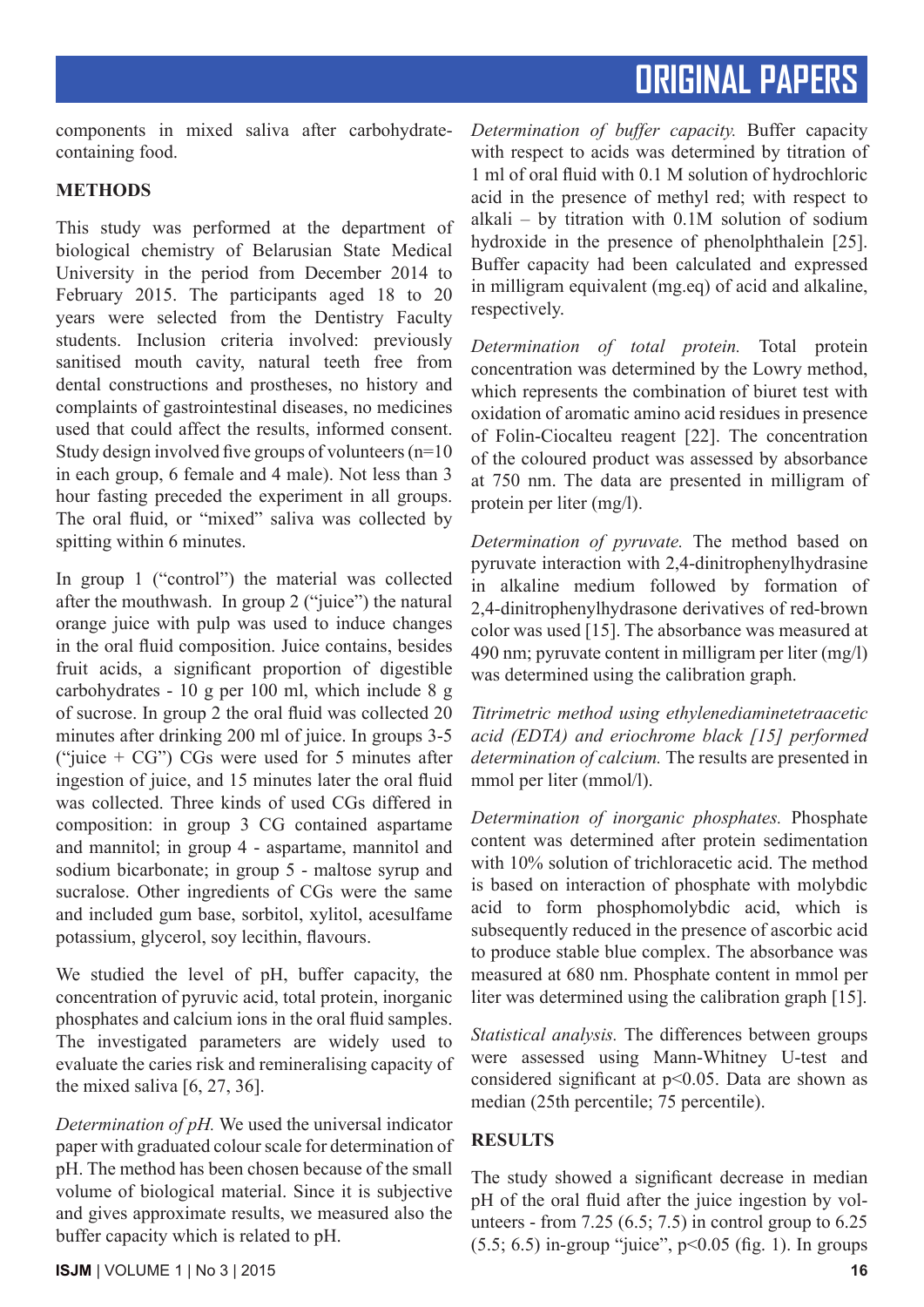

Fig. 1. The oral fluid pH after juice intake and usage of chewing gums \* - p<0.05 as compared to control

3-5 pH values were as follows: group  $3 - 6.5$  (6; 6.5); groups 4 and  $5 - 6.5$  (6.5; 7). Though the pH increase after usage of CG seemed to be slight, comparison of data in groups 3-5 with the control group revealed no statistically significant difference.

The results of oral fluid buffer capacity determination in studied groups are shown in fig. 2. Juice drinking resulted in significant reduction (by  $33.3\%$ ,  $p<0.05$ ) of saliva buffer capacity to acid (fig. 2A, group 2), while buffer capacity to alkali was not significantly changed (fig. 2B). After gum chewing the median buffer capacity to acid in groups 4-5 did not reach control levels, but the differences with the control group were not significant. Only two fluid samples in group 3 were sufficient in volume to perform the whole set of tests, therefore buffer capacity in this group was not evaluated.

The results of analysis of chemical components in the volunteers' oral fluid are summarized in table 1. In group 2 (juice exposure) the level of pyruvic acid in the oral fluid significantly increased (by 48.3%, p<0.05). Usage of all studied chewing gums resulted in a reduction of pyruvic acid in the oral fluid to a level of control values. The reduction degree in group 3 was  $44.9\%$ ; in group  $4 - 48.4\%$ ; in a group of 5 – 50.7%. All of these changes were statistically significant.

Total protein content in mixed saliva increased after juice intake by 97.8% as compared to control (p<0.05). Similar changes were found in groups 3-5, in which CGs have been used.

The oral fluid calcium level did not vary considerably among groups; the median value was 2.2 mmol/l. The concentration of inorganic phosphates increased by 40.3% after juice intake (p<0.05, table 1). Maximal phosphate levels, even higher than in the group "juice" (the difference is statistically significant), had been detected in mixed saliva after using CGs. Phosphate content did not differ greatly in groups 3-5 and measured up to 168% of control.

It is known that besides absolute values of calcium and phosphate in biological fluids, the calcium to phosphorus ratio is of importance. Therefore we calculated the molar Ca: P ratio in the studied groups. In the control group it was 1: 1.4, after the juice intake - 1: 2, and after the chewing gums (groups 4-5) about 1: 2.6. Such a change in the Ca: P ratio was the logical consequence of the phosphate increase when calcium level was unchanged.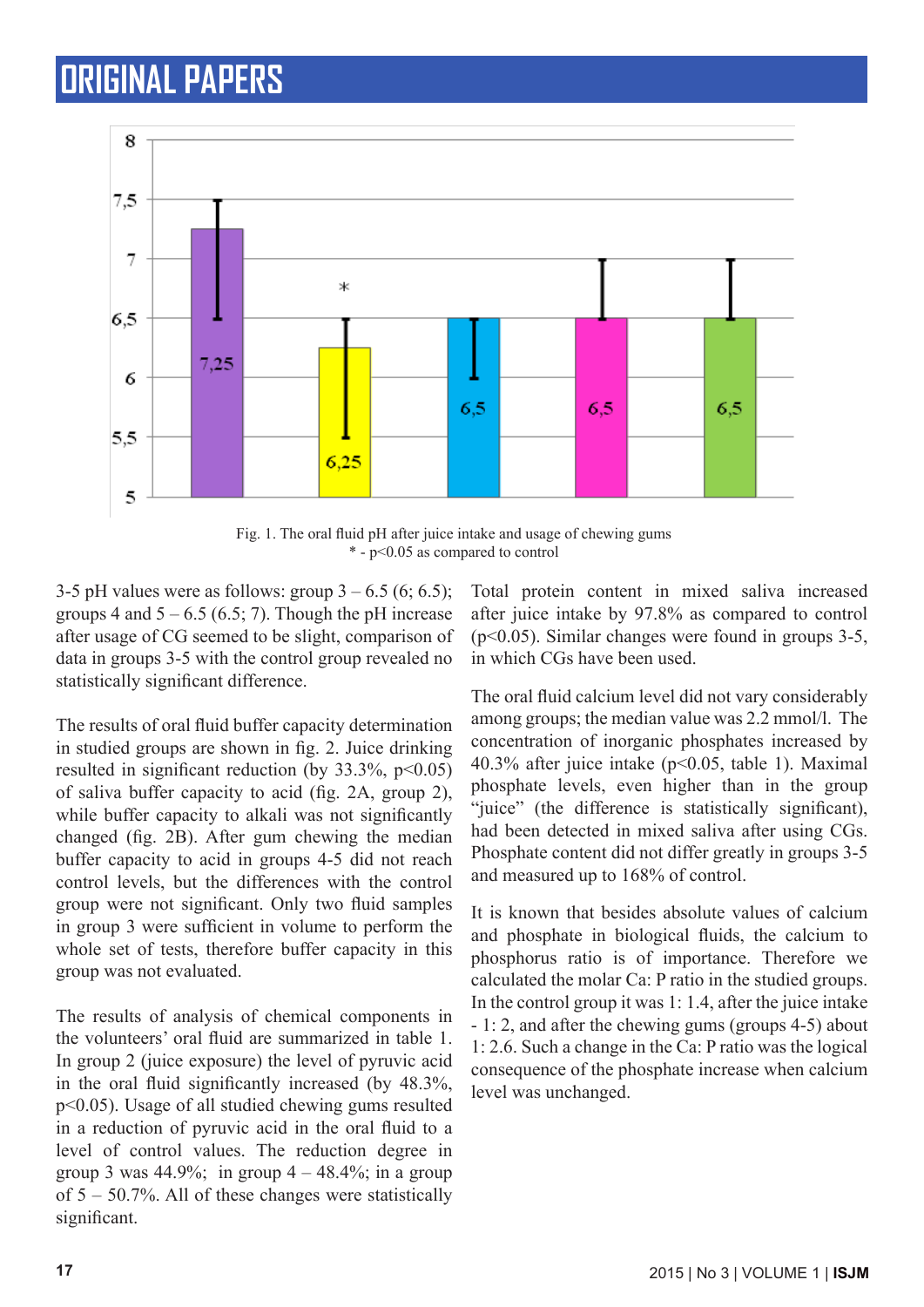

Fig. 2. The buffer capacity of the oral fluid with respect to acid (A) and alkali (B) after juice intake and usage of chewing gums \* - p<0.05 as compared to control

| <b>Index</b>                    | Group 1<br>"control" | Group 2                         | Group 3                           | Group 4                         | Group 5                           |
|---------------------------------|----------------------|---------------------------------|-----------------------------------|---------------------------------|-----------------------------------|
|                                 |                      | "juice"                         | "juice $+$<br>CG1"                | "juice $+$<br>CG2"              | "juice $+$<br>CG3"                |
| Pyruvate, mg/l                  | 25.5                 | 37.8                            | 20.8                              | 19.5                            | 18.6                              |
|                                 | (17.2; 31.2)         | $(28.4; 49.5)^*$                | $(16.6; 24.4)^{\wedge}$           | (17.4; 21.9)                    | (11.9; 23.7)                      |
| Me $(\%$ of control)            | 100                  | 148.2                           | 81.6                              | 76.5                            | 72.9                              |
|                                 | 841.7                | 1664.6                          | 1566.7                            | 2000.0                          | 1737.5                            |
| Total protein, mg/l             | (608.3;<br>1295.8    | (1533.3;<br>$1958.3)*$          | (1270.8;<br>$1745.8$ <sup>*</sup> | (1945.8)<br>$2233.3)*$          | (1591.7;<br>$1952.1$ <sup>*</sup> |
| Me $(\%$ of control)            | 100                  | 197.8                           | 186.1                             | 237.6                           | 206.4                             |
| Calcium, mmol/l                 | 2.0                  | 2.2                             | $-$ #                             | 2.2                             | 2.2                               |
|                                 | (1.9; 2.2)           | (1.8; 2.5)                      |                                   | (1.6; 2.2)                      | (2.1; 2.2)                        |
| Me $(\%$ of control)            | 100                  | 110                             | $-$ #                             | 110                             | 110                               |
| Inorganic phosphates,<br>mmol/l | 103.9                | 145.8                           | 174.2                             | 169.3                           | 170.0                             |
|                                 | (80.9; 112.3)        | (135.6;<br>$156.7$ <sup>*</sup> | (162.7;<br>$198.1$ <sup>*</sup>   | (162.6;<br>$186.3$ <sup>*</sup> | (165.8;<br>$178.4$ <sup>*</sup>   |
| Me $(\%$ of control)            | 100                  | 140.3                           | 167.7                             | 162.9                           | 163.6                             |

Table 1. Effect of orange juice and chewing gums on the oral fluid composition

Values are median (25 percentile; 75 percentile).  $* - p < 0.05$  as compared to group 1 (control);  $\land -p < 0.05$  as compared to group 2 (juice); # – data not obtained because of the small sample volume.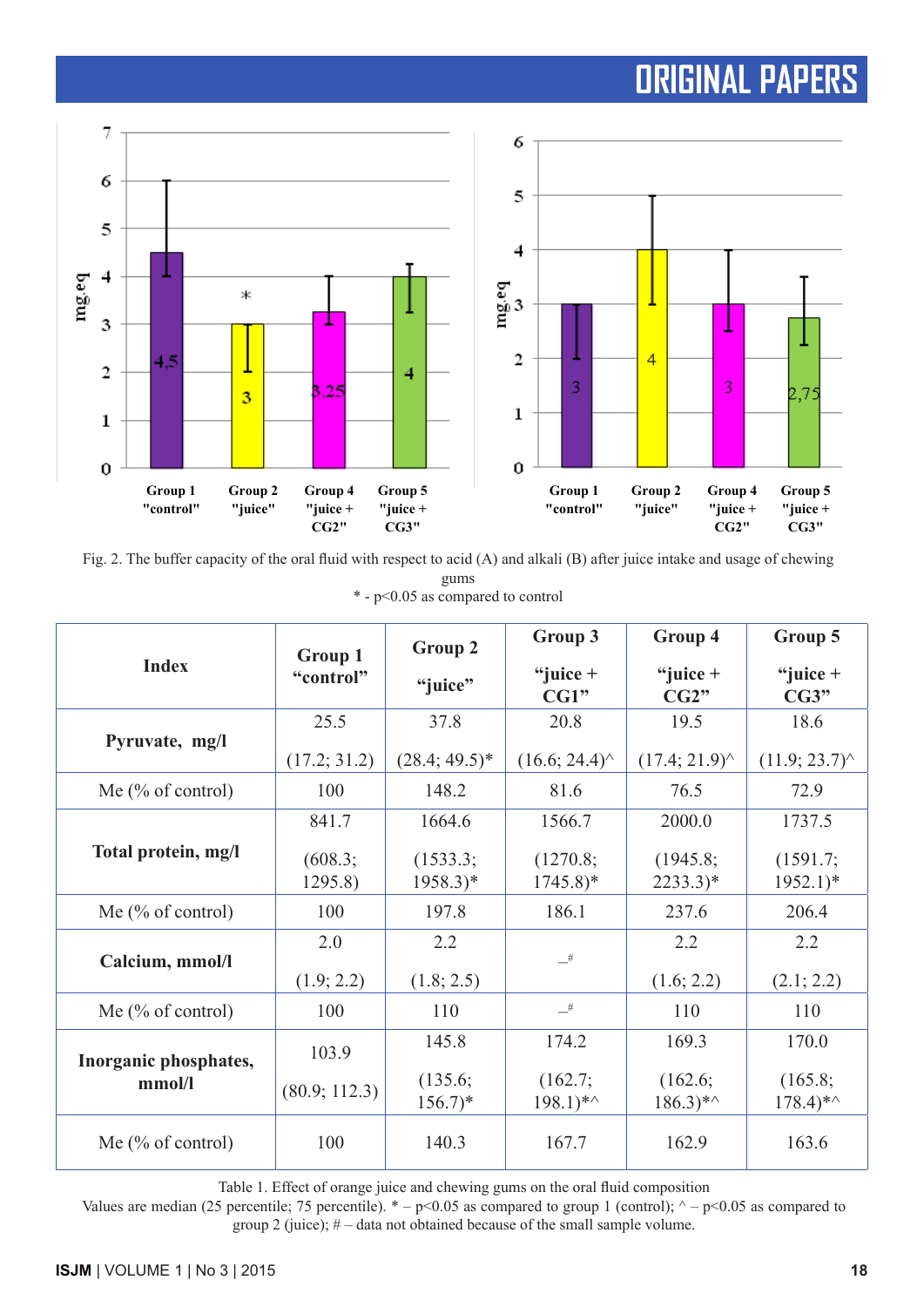### **DISCUSSION AND CONCLUSION**

In present study, the orange juice was used to cause the cariogenic changes in the oral cavity. The used model resulted in significant decrease of oral fluid pH: 20 minutes after the juice intake it remained less than in controls (6.25 versus 7.25). The results were concordant with the data of buffer capacity analysis: the acid tolerance of the oral fluid samples after juice drinking was statistically significant lower, than in controls. The shift in oral pH to the acid side seems to be caused not only by the fruit acids that are present in juice, but also by activation of sugar breakdown by bacteria in mouth. To confirm this suggestion we determined the content of pyruvic acid, one of the glycolytic products, in the oral fluid of volunteers. Its increasing concentration contributes to changes in pH and indirectly indicates increasing cariogenic processes [20]. The juice intake caused almost 1.5 fold elevation of pyruvate level in oral fluid. These findings are consistent with the revealed changes in pH and buffering capacity.

Changes of the oral fluid pH and buffering capacity after CGs usage showed similar trend: normal median values were not reached, but significant differences in groups 3-5 in comparison with control group were absent. The pH changes were associated with decrease of pyruvate concentration in oral fluid to the control level. This allows speaking about a moderate normalising effect of CGs on pH and buffering capacity of mixed saliva after drinking juice. Interestingly, the effect of CGs did not depend on their composition. We hypothesised maltose in CG #3 (group 5) to be cleaved by salivary maltase to produce glucose, and thus, contribute to acid production by bacteria. We expected a more pronounced alkalising effect of the CG #2 (group 4), which contained sodium bicarbonate, the basic component of bicarbonate buffer system.

However, this did not happen. The observed in the study pH increase may be caused by following. The gum chewing stimulates salivation, this leads to an increase in the liquid component of the saliva, and hence, hydrogen ion concentration reduces [7]. Besides, the "cleansing" effect of saliva and chewing gum itself should be considered. It is known that bacteria exhibit maximum activity (including proliferation) after adhesion to the enamel surface or to the soft tissues (tongue, gums) [20, 23]. In this regard, the normalisation of pyruvate level in the oral fluid after CGs usage, found in our study, is most likely due to the mechanical clearance of the teeth surface from

plaque. This suggestion is in an accordance with the previously reported decrease in dental plaque scores and Streptococci mutans after gum chewing [11,17, 32].

The increase of oral fluid protein was demonstrated in all experimental groups, and the extent of such increase was similar. This effect seems to be the result of stimulated salivation. In contrast to unstimulated secretion, provided mainly by submandibular glands, food and beverage intake, as well as gum chewing, stimulate the saliva secretion from parotid glands; and parotid secrete is characterized by a predominance of the protein component [21]. Salivary proteins represent a large heterogeneous group of molecules. Nevertheless, increase of protein level in mixed saliva after stimulation of secretion can be regarded as a defensive response: 1) the negatively charged mucin (rich in sialic acid) adsorb on the surface of the enamel and inhibit bacterial adhesion [5]; 2) proteins can cause agglutination of bacteria [19, 29]; 3) the secret of the parotid salivary glands is rich in secretory IgA, which has anti-bacterial and antiallergenic properties [19, 24]; 4) proteins possess buffering properties [33]. Furthermore, the proteins form micelle-like structures with calcium, preventing spontaneous precipitation of calcium salts in oral fluid, and handling the remineralisation process [19].

We studied the influence of juice and CGs on the oral fluid calcium and inorganic phosphate concentration. Calcium and phosphorus are the basic elements in hydroxyapatite and fluoroapatite crystals, which are structural components of the tooth hard tissue. The presence of calcium and phosphate ions in saliva provides a process of enamel remineralisation [13, 21]. The used models did not cause changes in calcium levels.

Phosphates essentially increased following juice intake, and their level became still higher after CGs usage. Orange juice itself contains phosphates, but their concentration is too low to influence the composition of the oral fluid. Among the factors that could cause such a high content of phosphates, an increase in the activity of phosphatases in the oral fluid cannot be excluded. The saliva contains both alkaline and acid phosphatase [21]. They cleave phosphates from organic phosphate compounds and regulate (mostly alkaline phosphatase) mineralisation of bones and teeth. Noteworthy, according to available in the literature data increased activity of phosphatases in "mixed" saliva accompanies inflammatory changes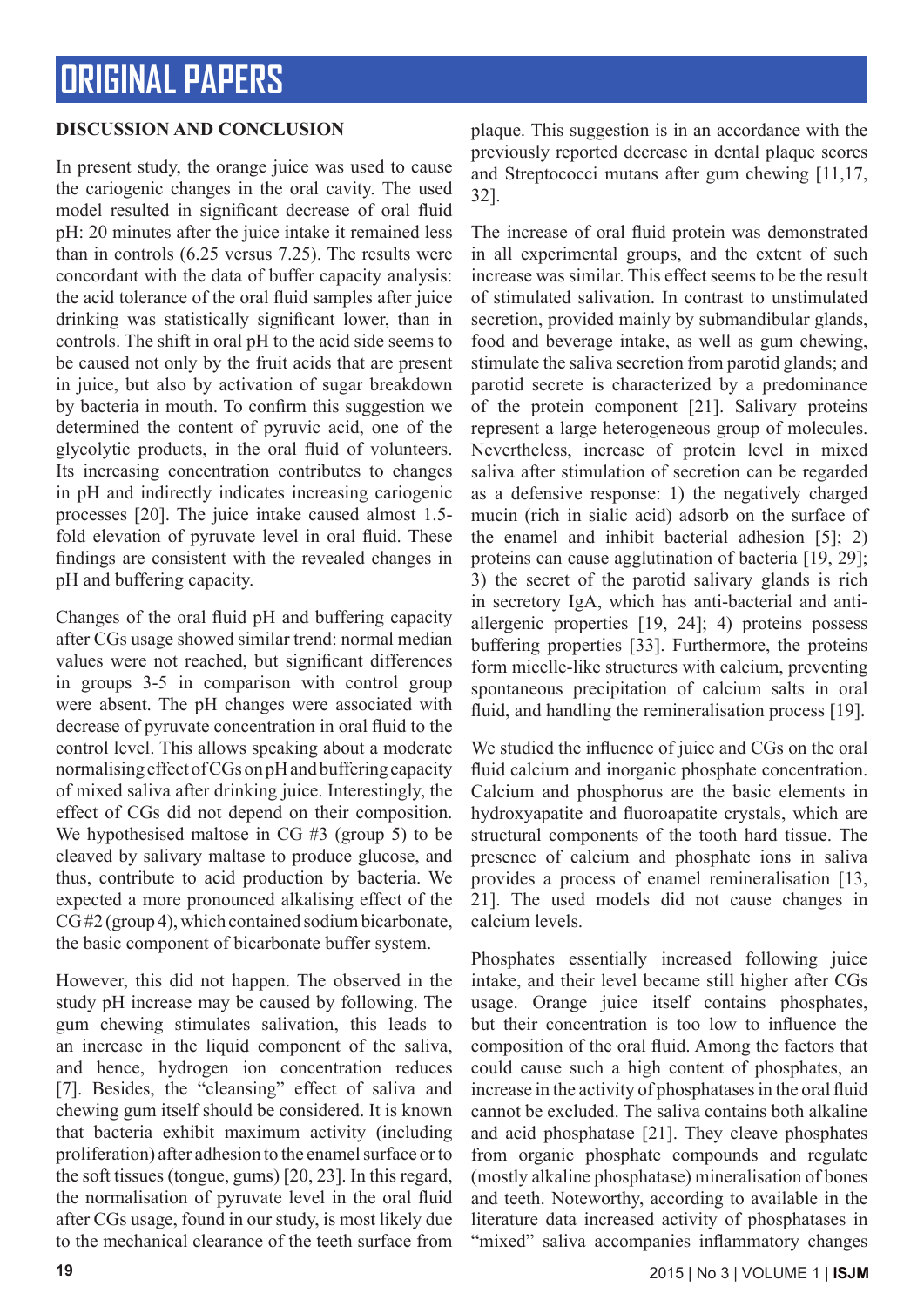and damage of periodontal tissues [35]. The discovered in our study mineral imbalance in oral fluid, caused by increased phosphate and unchanged calcium, is equivalent to a decreased calcium level [21, 33], and may weaken the remineralisation function of the oral fluid. However, it should be noted that on the basis of data obtained in the present study, it is impossible to conclude whether this effect is long-term, and whether it has a significant impact on the oral cavity health.

Conclusions:

1. Usage of studied sucrose-free chewing gums after orange juice intake promotes normalisation of the oral fluid pH and buffering capacity, partly due to prevention of pyruvic acid accumulation; has no effect on the level of protein and calcium; and significantly increases the concentration of phosphates in "mixed" saliva.

2. The effect of studied chewing gums does not depend on the composition of sugar substitutes and seems to be caused by «cleansing» effect and decreased plaque formation.

### **ACKNOWLEDGMENTS**

The authors thank Irina L. Kotovich, PhD, Associate Professor, Department of Biological Chemistry, Belarusian State Medical University, Minsk, Belarus, for support and help with the article.

### **REFERENCES**

1. Ainamo J, Sjoblom M, Ainamo A, Tainen L. Growth of plaque while chewing sucrose and sorbitol flavoured gum. J Clin Periodontol. 1977; 4:151-160.

2. Allen AP, Jacob TJ, Smith AP. Effects and aftereffects of chewing gum on vigilance, heart rate, EEG and mood. Physiol Behav. 2014;133: 244-251.

3. Allen AP, Smith AP. Chewing gum: cognitive performance, mood, well-being, and associated physiology. Biomed Res Int. 2015; 2015: 654806.

4. Andersson T, Bjerså K, Falk K, Olsén MF. Effects of chewing gum against postoperative ileus after pancreaticoduodenectomy--a randomized controlled trial. BMC Res Notes. 2015; 8: 37.

5. Baos SC, Phillips DB, Wildling L, McMaster TJ, Berry M. Distribution of Sialic Acids on Mucins and Gels: A Defense Mechanism. Biophys J. 2012; 102

(1): 176-184.

6. Dawes C. What is the critical pH and why does a tooth dissolve in acid? J Can Dent Assoc. 2003; 69: 722-724.

7. Dodds MW. The oral health benefits of chewing gum. J Ir Dent Assoc. 2012; 58 (5): 253-261.

8. Edgar WM. Sugar substitutes, chewing gum and dental caries-a review. Br Dent J. 1998; 184 (1): 29- 32.

9. García-Godoy F, Hicks MJ. Maintaining the integrity of the enamel surface: The role of dental biofilm, saliva and preventive agents in enamel demineralization and remineralization. J Am Dent Assoc. 2008 May;139 Suppl: 25S-34S.

10. Goudra BG, Singh PM, Carlin A, Manjunath AK, Reihmer J, Gouda GB, Ginsberg GG. Effect of chewing on the volume and pH of gastric contents: a prospective randomized study. Dig Dis Sci. 2015 Apr; 60 (4): 979-983.

11. Hashiba T, Takeuchi K, Shimazaki Y, Takeshita T, Yamashita Y. Chewing xylitol gum improves selfrated and objective indicators of oral health status under conditions interrupting regular oral hygiene. Tohoku J Exp Med. 2015; 235 (1): 39-46.

12. Hayes C. The effect of non-cariogenic sweeteners on the prevention of dental caries: a review of the evidence. J Dent Educ. 2001 Oct; 65(10): 1106-1109.

13. Hicks J, Garcia-Godoy F, Flaitz C. Biological factors in dental caries: role of saliva and dental plaque in the dynamic process of demineralization and remineralization (part 1). J Clin Pediatr Dent. 2003 Fall; 28 (1): 47-52.

14. Hirano Y, Onozuka M. Chewing and attention: a positive effect on sustained attention. Biomed Res Int. 2015; 2015: 367026.

15. Kamyshnikov VS. Spravochnik po klinikobiohimicheskoy laboratornoy diagnostike (Guide on clinical biochemical laboratory diagnostics). VS Kamyshnikov - Minsk: Belarus. 2002; 1(2): 958.

16. Kandelman D. Sugar, alternative sweeteners and meal frequency in relation to caries prevention: new perspectives. Br J Nutr. 1997 Apr;77 Suppl 1:S121-8.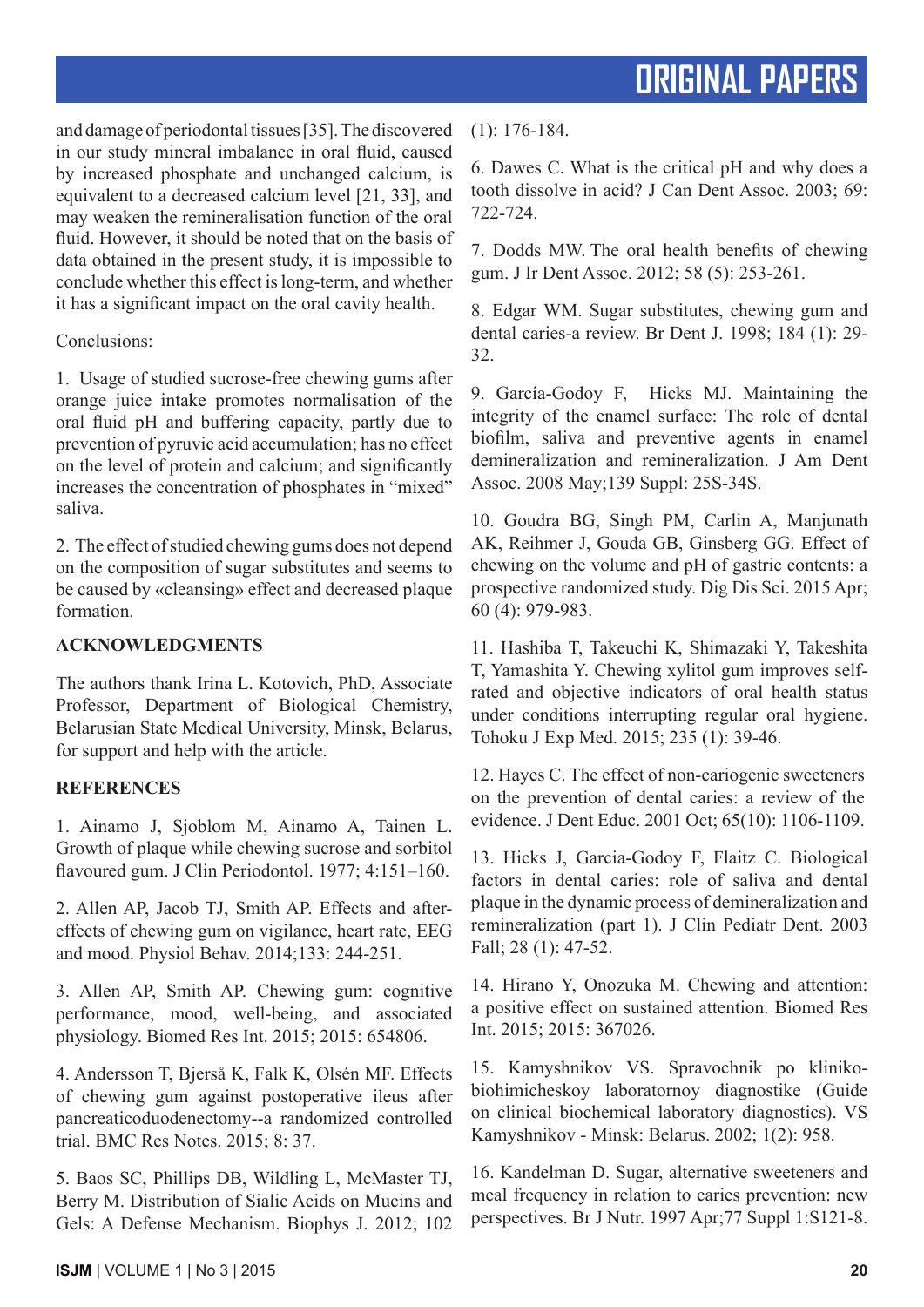17. Keukenmeester RS, Slot DE, Rosema NA, Van Loveren C, Van der Weijden GA. Effects of sugarfree chewing gum sweetened with xylitol or maltitol on the development of gingivitis and plaque: a randomized clinical trial. Int J Dent Hyg. 2014 Nov; 12 (4): 238-244.

18. Kumar S, Sogi SH, Indushekar KR. Comparative evaluation of the effects of xylitol and sugarfree chewing gums on salivary and dental plaque pH in children. J Indian Soc Pedod Prev Dent. 2013 Oct-Dec: 31 (4): 240-244.

19. Lenander-Lumikari M, Loimaranta V. Saliva and Dental Caries. Adv Dent Res. 2000; 14: 40-47.

20. Leus PA. Caries. Etiologiya, patogenez, epidemiologiya, klassifikatsiya: uchebnoe posobie (Dental caries. Etiology, pathogenesis, epidemiology, classification: teaching aid). P.A. Leus - Minsk: Belarusian State Medical University. 2007; 35.

21. Leus PA, Trotsky OS, Lobko SS, Paly LI. Smeshannaya slyuna (sostav, svoystva, funktsii). Uchebnoe posobie (Mixed saliva (composition, properties, functions): Study guide). Minsk: Belarusian State Medical University. 2004; 42.

22. Lowry OH, Rosebrough NJ, Farr AL, Randall RJ. Protein measurement with Folin phenol reagent. J Biol Chem. 1951 Nov; 193 (1): 265-275.

23. Lynch JD. An analysis of the role of glucanbinding proteins in Streptococcus mutans biofilm architecture and caries development. PhD thesis, University of Iowa, 2010.

24. Marcotte H and Lavoie CM. Oral Microbial Ecology and the Role of Salivary Immunoglobulin A. J Microbiol Mol Biol Rev. 1998; 62 (1): 71–109.

25. Ostashkova VV, Andreev VP, Yakovlev MN, Anisimov AG. Fizkolloidnaya i biologicheskaya himiya (Physical-colloidal and biological chemistry). Methodical instructions for laboratory work and control issues and challenges for students of II course of the Faculty of Agriculture. Petrozavodsk. 1999; 45.

26. Ouanes JPP, Bicket MC, Togioka B, Tomas VG, Wu CL, Murphy JD. The role of perioperative chewing gum on gastric fluid volume and gastric pH: a meta-analysis. J Clin Anesth. 2015 Mar; 27 (2): 146-152.

27. Ribelles LM, Guinot JF, Mayné AR and Dalmau LJ: Effects of xylitol chewing gum on salivary flow rate, pH, buffering capacity and presence of Streptococcus mutans in saliva. Eur J Paediatr Dent. 2010 Mar; 11  $(1): 9-14.$ 

28. Sakamoto Yasunari, Kato Shingo, Sekino Yusuke, Sakai Eiji, Uchiyama Takashi et al. Change of Gastric Emptying With Chewing Gum: Evaluation Using a Continuous Real-Time C Breath Test (BreathID System). J Neurogastroenterol Motil. 2011; 17 (2): 174–179.

29. Scannapieco F. Saliva-bacterium interactions in oral microbial ecology. Crit Rev Oral Biol Med. 1994; 5 (3-4): 203-248.

30. Short V, Herbert G, Perry R, Atkinson C, Ness AR, Penfold C, Thomas S, Andersen HK, Lewis SJ. Chewing gum for postoperative recovery of gastrointestinal function. Cochrane Database Syst Rev. 2015 Feb 20; 2: CD006506.

31. Smith A. Effects of chewing gum on mood, learning, memory and performance of an intelligence test. Nutr Neurosci. 2009 Apr; 12 (2): 81-88.

32. Söderling E, ElSalhy M, Honkala E, Fontana M, Flannagan S, Eckert G, Kokaras A, Paster B, Tolvanen M, Honkala S. Effects of short-term xylitol gum chewing on the oral microbiome. Clin Oral Investig. 2015 Mar ;19 (2): 237-244.

33. Tarasenko LM, Neporada KS. Biohimiya polosti rta (Biochemistry of the oral cavity (textbook for training foreign students)). Poltava: "Poltava" publishers, 2008; 70.

34. Thabuis C, Cheng CY, Wang X, Pochat M, Han A, Miller L, Wils D, Guerin-Deremaux L. Effects of maltitol and xylitol chewing-gums on parameters involved in dental caries development. Eur J Paediatr Dent. 2013 Dec; 14 (4): 303-308.

35. Vasiliadis RA, Bel'skaya NA, Winer GB et al. Kliniko-diagnosticheskaya otsenka fermentov rotovoy zhidkosti u patsientov s parodontitom razlichnoy stepeni tyazhesti (Clinical diagnostic evaluation of oral fluid enzymes in patients with periodontitis of various severity). Medical sciences. Basic Research. 2014; 10: 1056-1061.

36. Voivoda EA, Golubev IN, Ostapko EI.